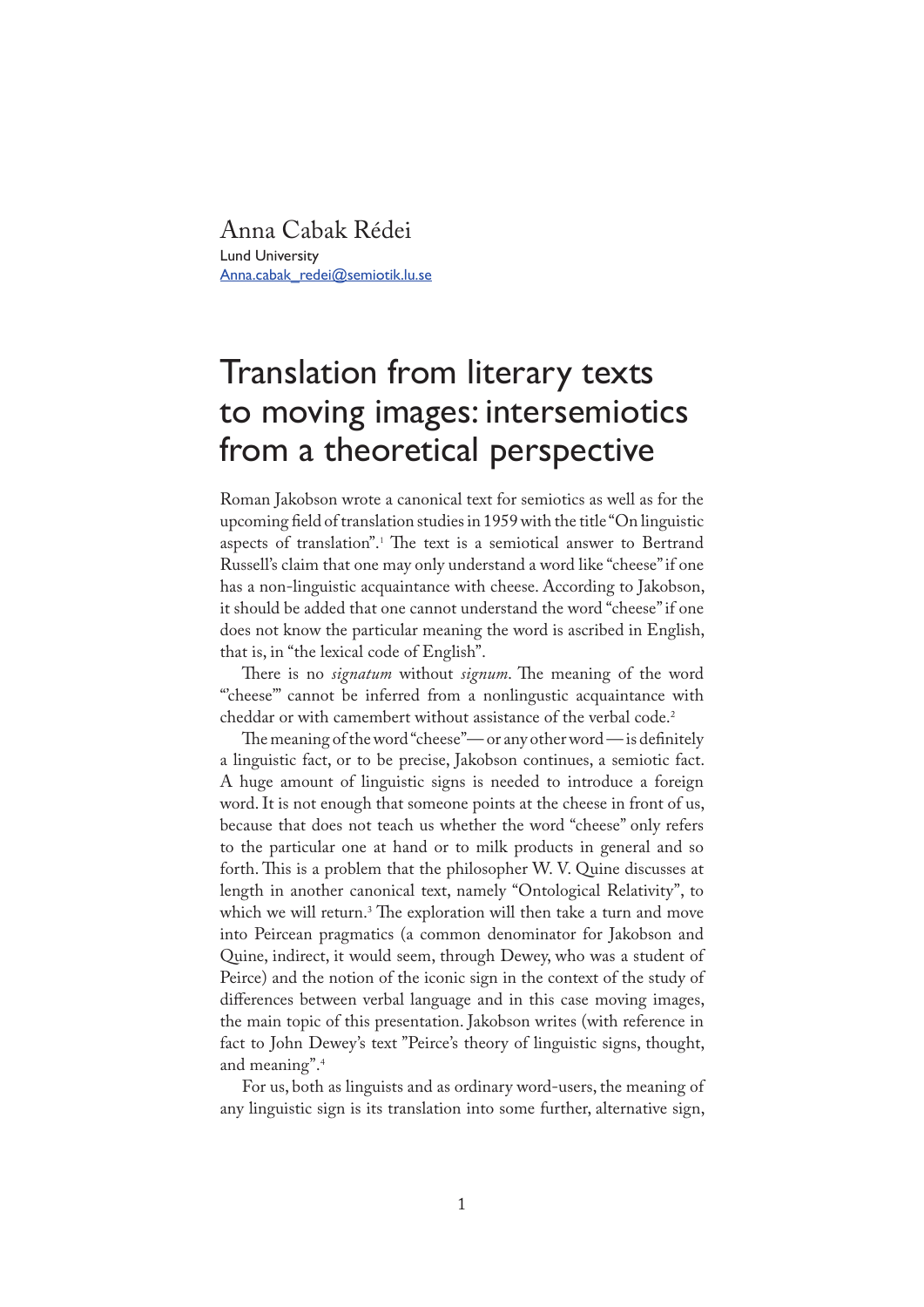especially a sign "'in which it is more fully developed,' as Peirce, the deepest inquirer into the essence of sign, insistently stated."5

Now, the word "bachelor" may be translated into a more precise word, or definition, namely "unmarried man". There are three ways of translating a linguistic sign: it may be translated into other signs in the same language, into another language or into a "nonverbal system of symbols", something that is perhaps better de�ned as a "non-linguistic semiotical system". These systems Jakobson determines as follows:

- 1) Intralingual translation or *rewording* is an interpretation of verbal signs by means of other signs in the same language.
- 2) Interlingual translation or *translation proper* is an interpretation of verbal signs by means of some other language.
- 3) Intersemiotic translation or *transmutation* is an interpretation of verbal signs by means of signs of nonverbal signs systems.

The first alternative may be considered from the point of view of sociolinguistics. Jakobson gives the example "every celibate is a bachelor, but not every bachelor is a celibate'" to show that synonyms do not function as complete equivalent replacements. The second alternative is manifested by what one in ordinary language calls translation proper, the one between languages—and between cultures, we may add, a claim (made from the point of view of cultural semiotics) that would imply that intersemiotical translation is, to a greater or lesser degree, an element in all three types of translations that Jakobson defines. For instance, the English word "cheese" does not entirely correspond to the Russian standard word for cheese, namely the heteronym "sir" since in Russian one makes a difference between "cheese/sir" and "cottage cheese/tvorog". "Cottage cheese/tvorog" is cheese contrary to "cheese/ sir", which may be any curd product where yeast has been added.

"I hired a worker", is another example given by Jakobson that demonstrates specific interlinguistic problems. When translating the sentence given in English to Russian, information needs to be added. The verb conjugation has to reflect whether the action was completed or not (the Russian use of verb aspects) and if the worker was a female or a man ["nanjal" or "nanimal" / "rabotnika", or "rabotnitso"]. Thus: "Languages differ essentially in what they *must* convey and not on what they *may* convey."6

This statement is highly relevant when it comes to intersemiotic translations between verbal language and, in this case film, as the latter must give visual information about place, characters and so forth,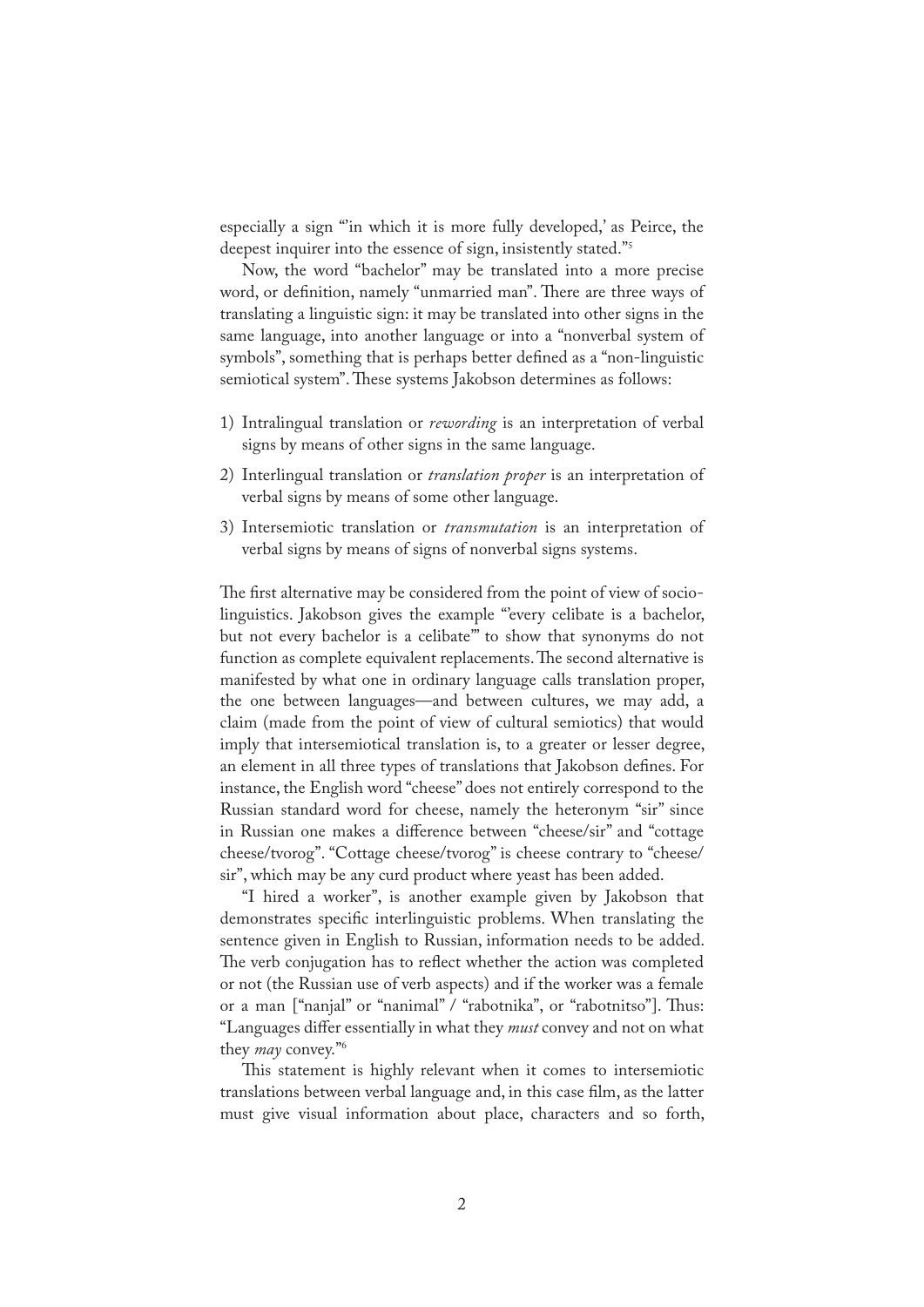that may be omitted in a written text. Göran Sonesson discusses this problem about the connection between referent and sign (content and expression) extensively in terms of transformation processes, a highly adequate term for defining the operation in question. In an essay about Lessing's (1729–1781) classical discussion in his book *Laokoon* (1766) on the differences between verbal and pictorial art, Sonesson shows that there are transformation rules (from referent to sign via an interpreting mind) for all three types of signs. Thus, there are transformation rules based on convention (the linguistic sign) on one hand, and on motivation (the iconic and indexical sign) on the other. The main point, for our discussion, is that on the basis of these transformation rules the rendering of the referent is necessarily different depending on in which medium it appears.<sup>7</sup>

However, when it comes to the cognitive function of verbal language (here notably in conjunction with translation), it is dependent on the grammatical pattern of language, because experience is defined in relation to metasemiotic processes, or more broadly speaking in relation to everyday experiences. In fact, this claim could be broadened to include all types of signs (icon, index and the conventional linguistic, i.e. symbol in Peircean terminology). And when involving intersemiotic translations as the one between written text and moving images, all the three types might be called for in the metaprocess of translating from one system to the other.

[t]he cognitive level of language not only admits but directly requires recoding interpretation, i.e., translation. Any assumption of ineffable or untranslatable cognitive data would be a contradiction in terms.<sup>8</sup>

In a genre, as for instance poetry, where the grammatical categories contain an abundance of semantic meaning, translation, Jakobson continues, becomes much more controversial and complicated. In Russian Monday, Tuesday and Thursday are masculine, whereas Wednesday, Friday and Saturday are feminine. A test made at the Moscow Psychological Institute (1915) showed that Russians are inclined to conceive of these weekdays as masculine and feminine, respectively, without being aware of their grammatical gender. Now, this problem might be viewed from a slightly another perspective, namely from the point of view of the reference in relation to the sign and its levels of expression and content. A perspective that occupied Quine, in his inquiry into the problem of ontological relativity, that is to say, in his inquiry into the problem of reference.<sup>9</sup>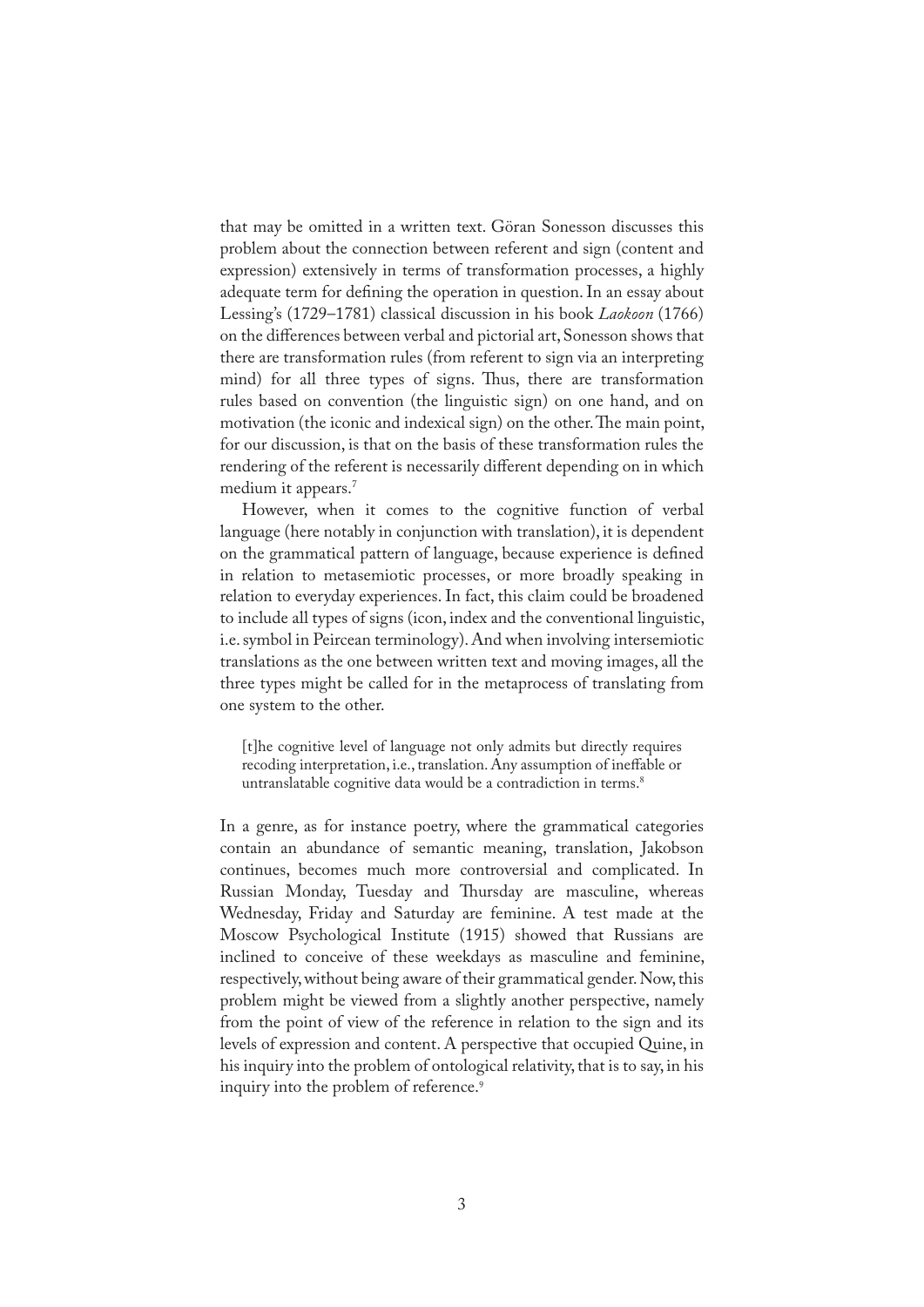### *Quine and the indeterminacy of translation*

Quine, by adhering to Dewey, and what he calls the naturalistic view, takes a stance against the "'museum myth'", which embraces the contrary view that "words and sentences of a language have their determinate meanings." That is, quoting Dewey:

that "meaning … is primary a property of behavior," we recognize that there are no meanings, nor likenesses nor distinctions of meaning, beyond what are implicit in people's dispositions to overt behavior. For naturalism the question whether two expressions are alike or unlike in meaning has no determinate answer, known or unknown, except insofar as the answer is settled in principle by people's speech dispositions, known or unknown. <sup>10</sup>

Quine makes use in this connection of his famous rabbit/gavagai example and the problem of ostension that stipulates that the whole rabbit is present only when "an undetached part of a rabbit is present; also when and only when a temporal stage of a rabbit is present."

How do we translate the native "expression 'gavagai'? As 'rabbit' or as 'undetached rabbit part' or as 'rabbit stage'"?11

Ostension would not be enough to clarify the matter. That is, we cannot reach clarification only by iterating the question about the expression "'gavagai" in front of the native while asking for "'assent or dissent" in the presence of the "stimulus".<sup>12</sup>

Whatever you do, the spatiotemporal world which is inhabited by rabbits, and that which is inhabited by undetached rabbit parts, and that which is inhabited by rabbit stages, would not make things different:

"The only difference is how you slice it". In semiotic terms, one is temped to translate this view into the nature of signs, namely that a sign is a point of view on a point view, and thus a matter of "slicing" the world, metaphorically speaking. However, for semiotics verbal language and linguistics are only one perspective, of several. Other perspectives such as likeness and relations in space and time are enhanced within the iconic and the indexical signs, respectively.

However, pointing stops the infinite regress according to the following example: "Does "rabbit" really refer to rabbits?' someone can answer with the question: 'Refer to rabbits in what sense of "rabbits"?' thus launching a regress."13 And therefore, according to Quine, we would need a background language, and then a background language to back up the previous one, and so forth. So to be able to talk "meaningfully and distinctively of rabbits and parts […]", we need to do so relative to a frame of reference. Quine writes: "reference is nonsense except relative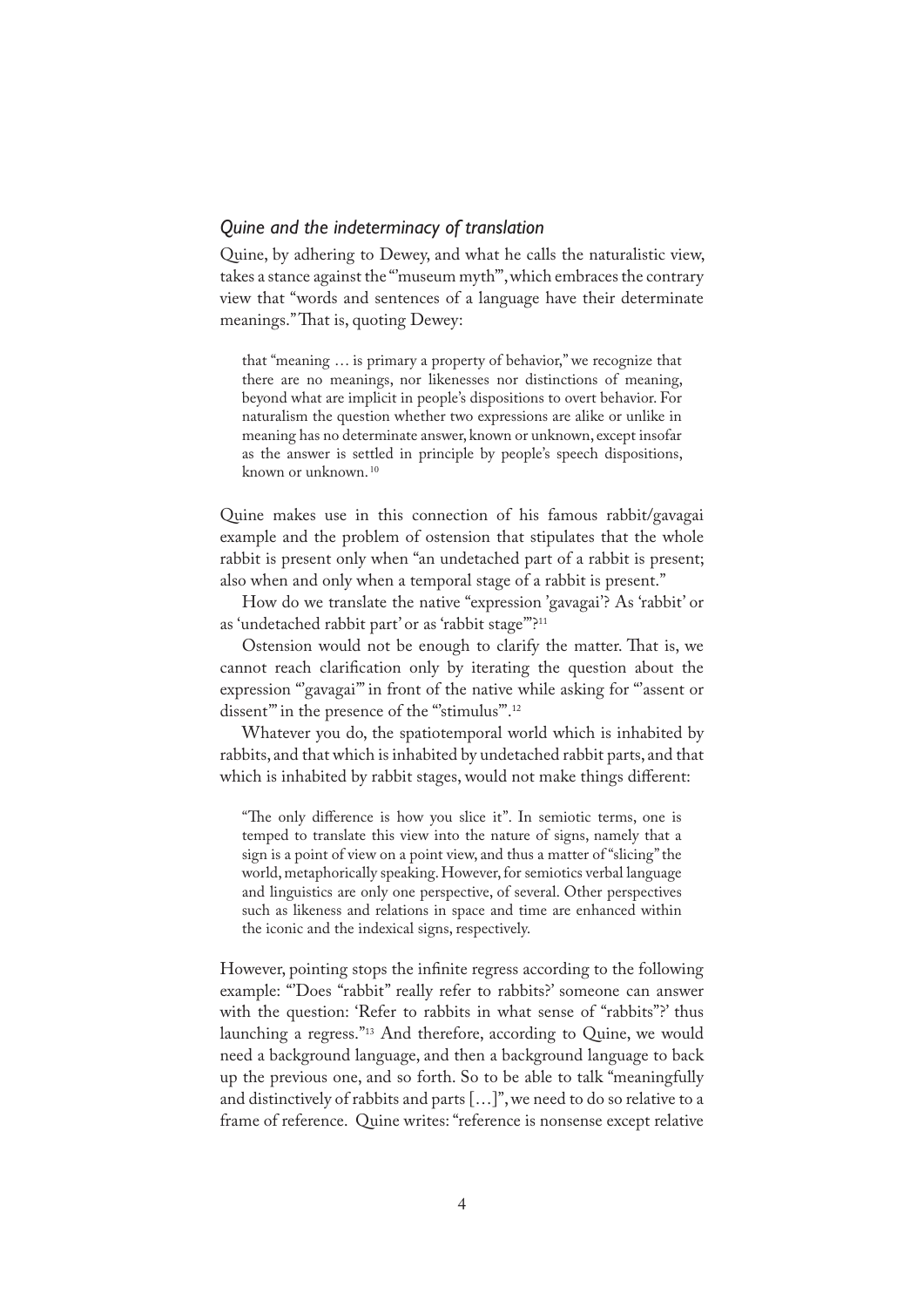to a coordinate system. In this principle of relativity lies the resolution of our quandary".14 But, as we saw, the pointing ends the process.

"[r]abbits differ from rabbit parts and rabbit stages not just as bare matter,  $[\dots]$  in respect of properties".<sup>15</sup> The relativistic thesis says that the objects of a theory, to be a proper theory, makes no sense if it does not tell us how to "interpret or reinterpret that theory in another." "[n]o proper predicate is true of everything."<sup>16</sup>

The importance of a background theory, and the dependency of such a theory, according to Quine, "becomes especially evident when we reduce our universe U to another V by appeal to a proxy function [a function mapping objects from one domain onto objects of another ACR], or "notion".<sup>17</sup> For it is only in a theory with an inclusive universe embracing U and V, that we can make sense of the proxy function. "The function maps U into V and hence needs all the objects of U as well as their new proxies in V."<sup>18</sup> The proxy function does not need to be an object in the 'universe even of the background theory."<sup>19</sup> It can operate also merely as a "virtual class" (=notion).<sup>20</sup> However, in the light of our discussion the importance, notably in the process of translation, of having knowledge of the Other's world of everyday experience, what Husserl termed the Lifeworld, is pivotal for understanding what "rabbit" really means to the Other in his or hers socio-cultural context. Thus, the question from our point of view does not primarily focus on a "background theory" as it does on the study of "background" experience(s).

From the view of the Quinean term of universes as cultural semiotical systems, providing the frames of reference and thereby giving meaning to words and objects, we may now, with a more thorough background, move on to discuss intersemiotics proper from the perspective of moving images in relation to written texts. That is, the discussion moves on to deal with signs as cognitive devices in relating to the world, and specifically we will focus on the iconic sign, of which the film is constituted per se.

#### *Peirce's theory of signs*

An *Icon* is a Representamen whose Representative Quality is a Firstness [for example iconicity,  $ACR$ ] of it as a First. That is, a quality that it has *qua* thing renders it fit to be a representamen.<sup>21</sup>

An *Index* […] is a Representamen whose Representative character consists in its being an individual second.<sup>22</sup>

A *Symbol* is a Representamen whose Representative character consists precisely in its being a rule that will determine its Interpretant.<sup>23</sup>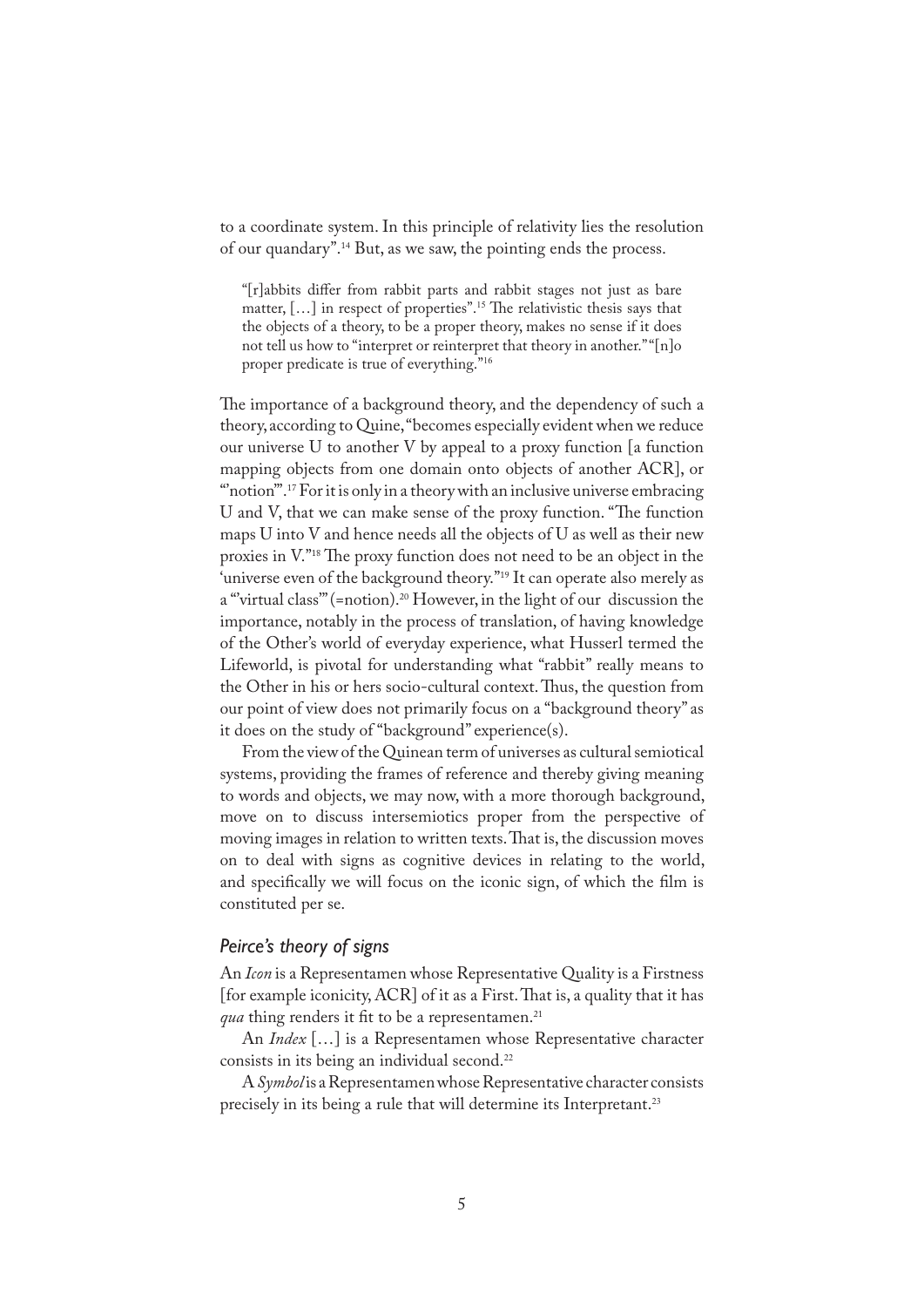Signs involve three elements: 1) Representamen (the sign itself in semiosis), or expression plane (in Saussurean terminology; 2) An Interpretant (a mind interpreting the sign, and 3) An object (that which the representamen refers to by means of an interpretant.

"Independently" of the sign, Peirce de�ned a "fourth entity, that he termed "ground".<sup>24</sup> As Peirce wrote: "[the sign-vehicle] stands for something, its *object.* It stands for that object, not in all respects, but in reference to a sort of idea, which I have sometimes called the *ground* of the representamen."<sup>25</sup> Thus, in contrast to the linguistic sign, which is based on conventionality, the iconic and indexical signs are motivated, i.e., based on a ground. In the case of the icon, the similarity between the representamen (expression plane) and its object is thus independent of the sign relation. Sonesson writes: "An index, then, must be understood as indexicality (an indexical relation, or ground) plus the sign function. Analogously, the perception of similarities (which is an iconic ground) gives rise to an icon only when it combines with the sign function." $^{226}$ 

A typical example of an icon is the picture and its visual similarity to that which it depicts. However, any particular thing may possess several qualities that have the potential to become the basis for an iconic ground (see figure below).<sup>27</sup>



Representamen

Even though a typical example of an icon might the picture (with which we are occupied here), it was not necessarily so for Peirce. In one of his famous examples he compares Franklin and Rumford "'from the point of view of their being American, we establish an *iconic ground*  ["potential sign-vehicle", ACR]'", but only at the moment Rumford "'is made to represent Franklin [to an interpreting mind, ACR] do they become *iconic signs*.'"<sup>28</sup>

So, how are Jakobson, Quine and Peirce related within the frames of an inter-semiotic and theoretical discussion? So far I have tried to show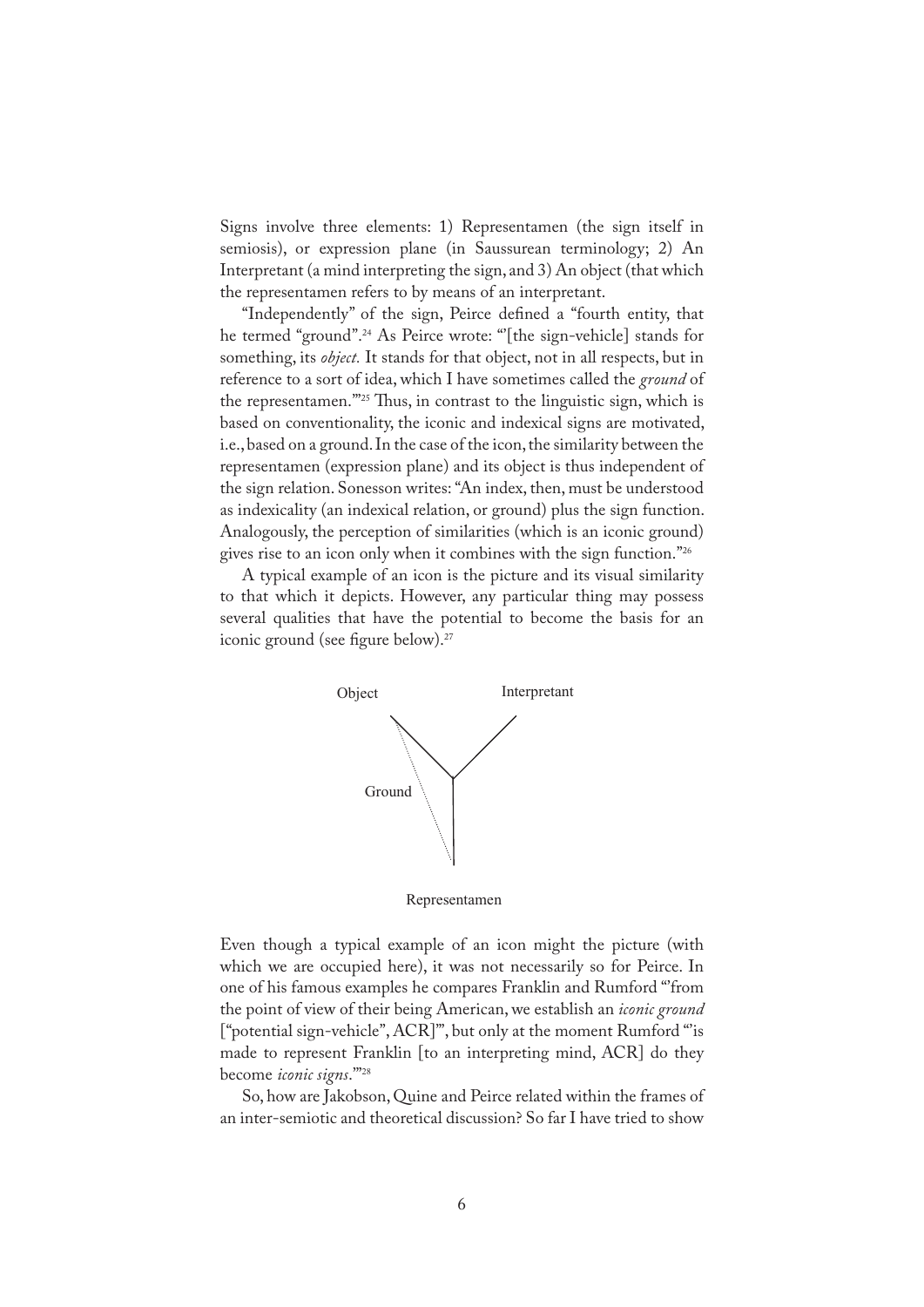the importance that these three scholars attach to defining a way of systematically segregating different systems. For Quine, it is pivotal to demonstrate that meaning is relative to the systems/contexts providing the reference to the linguistic sign; for Jakobson the undertaking has both cultural and purely semiotics implications, since to him culture as well as different semiotic resources are considered as systems (in a structural sense). Now, Peirce's classification of signs (and his notion of ground) is important in this context, since it gives us analytical tools by means of which we may discuss and de�ne different semiotic systems, in their relation to each other. In the light of this we are now moving on in order to wind up this essay by demonstrating, very briefly, some differences between the linguistic sign and the iconic, which are important to keep in mind when considering the problem of adaptation i.e., in this case, transforming processes from verbal language to film.

## *Intersemiotics, or the importance to keep track of differences: the example of word and film*

Articulation [language, ACR] requires discrete units [non-continuous, ACR] with typical distinctive markers at the same level.<sup>29</sup>

Film has no equivalents of distinct units and consequently, when analysing the way film conveys meaning, linguistic models (such as for instance the one eventually developed by Christian Metz) may not fully explain this problem.

So far our discussion has mainly been concerned with the linguistic sign, the conventional sign in a Saussurean sense, which Peirce a bit misleadingly called symbol. The study will now take another turn and focus on the iconic sign, of which the film is constituted, or more precisely a comparison (in the sense also of �nding differences) between the linguistic sign and the iconic. Film being iconic implicates (with reference to previous discussion) that linguistic models cannot without difficulty be applied. Why?

Sign arbitrariness perhaps has some plausibility for language, yet if it comes to resemble "motivation" it challenges the very structural explanation. Moving images are so obviously "motivated signs" that it becomes highly counter-intuitive to maintain an arbitrary relation between the expression and the notional content.<sup>30</sup>

Now, as Sonesson shows, the picture (as a motivated sign) has a relation to the "real", or otherwise put, to the Lifeworld, and therefore as an iconic sign it must rest on a more generic level. There must be some characteristics that appear in *all* pictures (including the moving), since it has turned out that children who grew up without pictures may without difficulty recognise the object depicted.<sup>31</sup>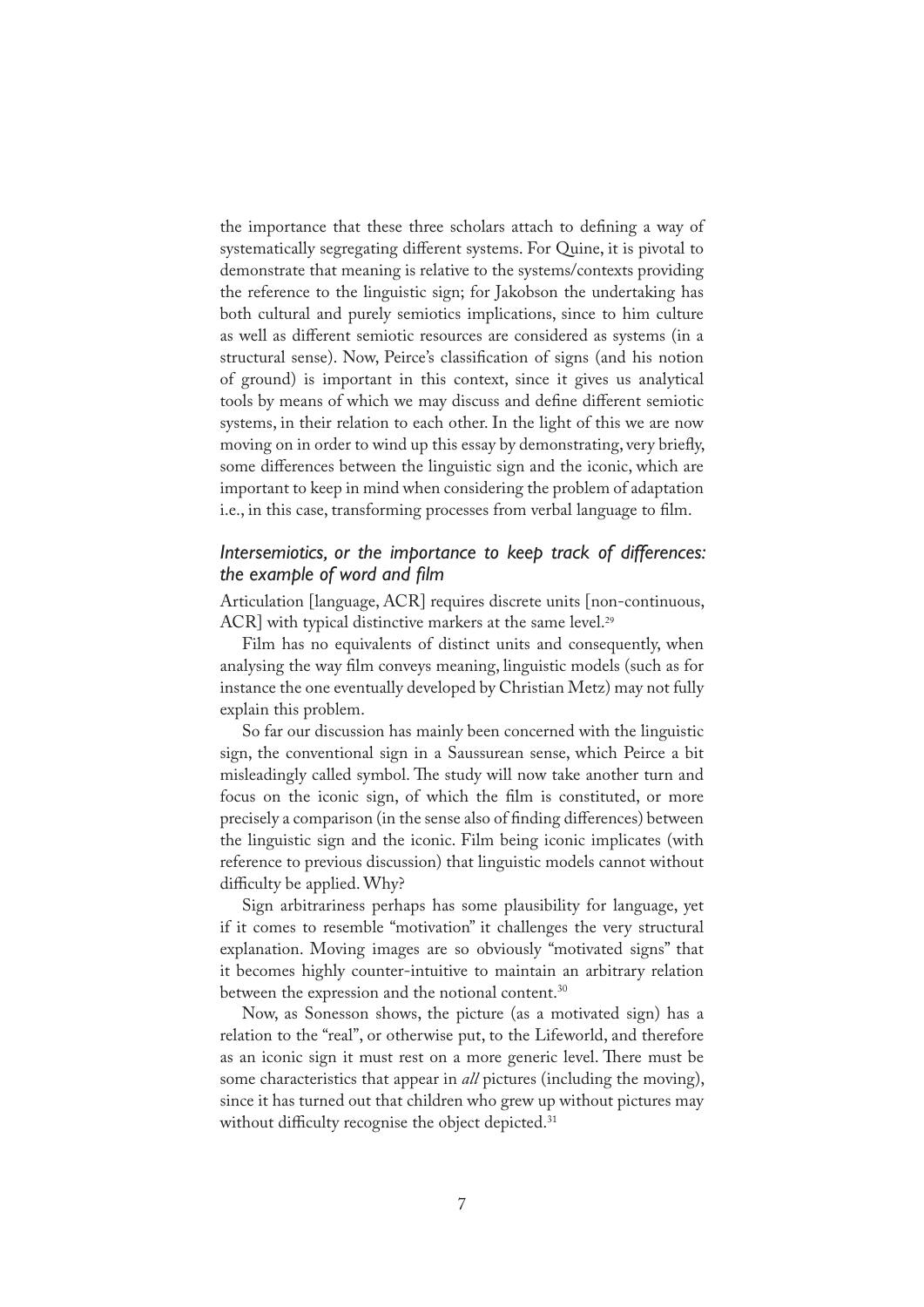In the light of this, what are the implications for an analysis focusing on comparing transformation process conditions in written texts, more precisely within the field of adaptation, fiction, and those in film? One way to start is to scrutinize narration in the two types of semiotic systems.

Film is, as we have seen above, made up of non-discrete units (continuous).

"Non-discrete units cannot form a syntax as second articulation. Yet only through syntax can tenses arise […]."32

Now, verbal language is characterised by having a second articulation, that is, language may be divided a second time (the word/sign being the first unit) into phonemes and letters having no meaning in themselves. Film, being foremost iconic has no equivalent to a second articulation. So how may film express time (which it does), which is intrinsic to narratives?

In the context of the Peircean "[t]riadic sign processe s it [semiotic film theory, here contrasted to "syntagmatic film theory", ACR] relates two (indexical or iconic) facts under one general respect. This general respect can be syntax, of course, but it can also come from another Symbol such as narrative enunciation."<sup>33</sup>

What Johannes Ehrat probably wants to display is that, according to Peirce, there are no pure icons, there is always elements of indices and symbols (the linguistic sign) present. So, narrative in moving images (dialogue, voice-over and so forth excluded) may also have conventional features. Thereby it shares some important characteristics with written fiction.

Thus, narration may account for temporality in both written texts and film, however film is more than temporality. When studying the nature of film, one has to deal with the experience of time.

How is time taken in charge of cinema in a direct but not yet narrative way? In agreement with Morris and Eco, by "reproducing' or motivated "iconic" signs […] we can establish a strict bi-univocal [1:1 relation, ACR] relationship between the two times of sign and object: one passively mirrors the other.34

This is also defined as the iconic "representation of the time experience".35 To the contrary of verbal language.

[t]ime lacks bi-univocity […] in a natural language's representation of time. […] what "long" means is established by the context in (and for) unique or singular circumstances. In a natural language communicating act, enunciation can ignore a signification that can be related exactly to objective time.<sup>36</sup>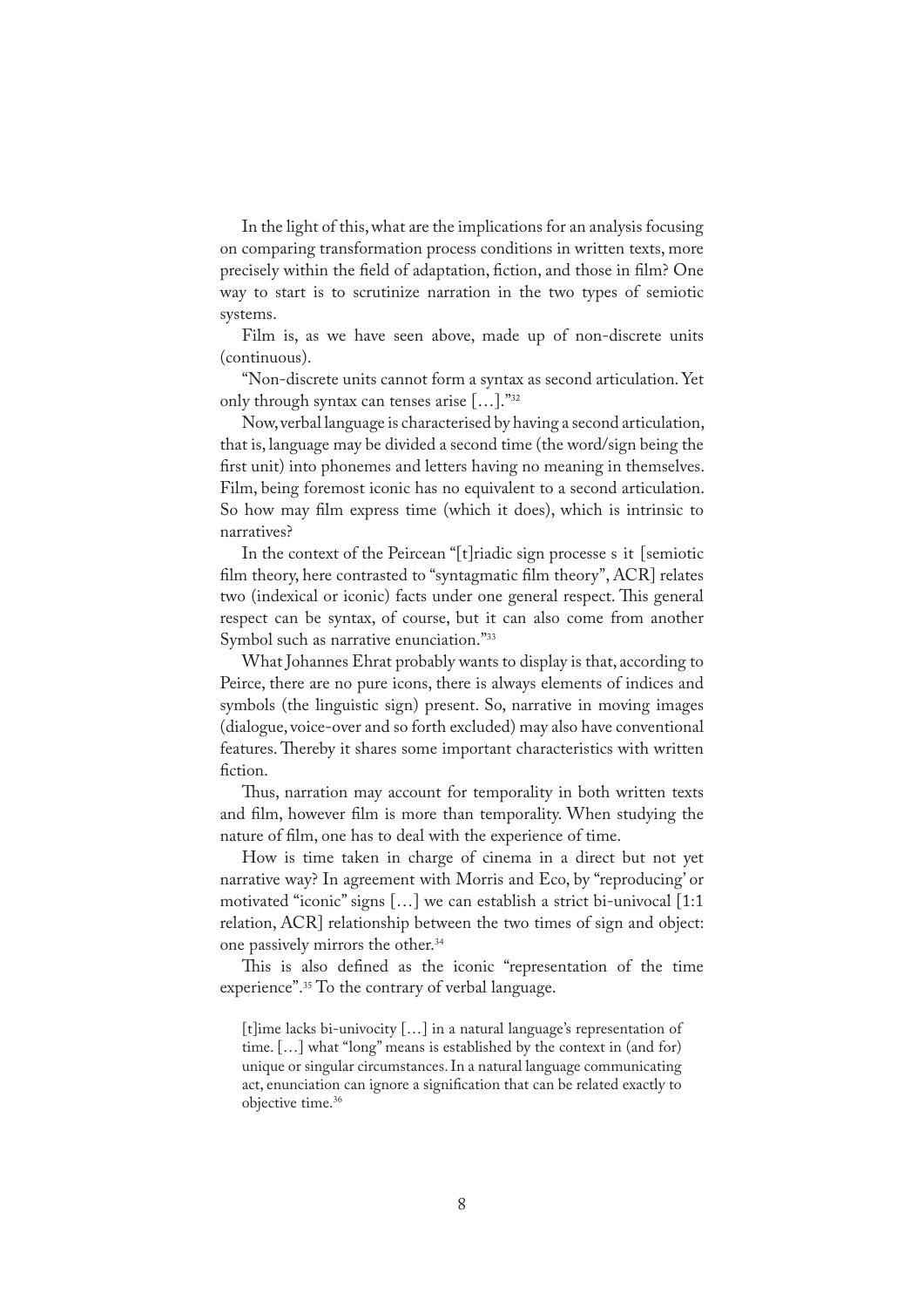Thus, iconic time makes "construction" of Gestalts (in the sense Gestalt psychology defines it) impossible. The film moves literally in front of us, we have no possibility to fill any gaps of meaning (when watching) as when reading a novel (such as for example, the looks of the character, scenery and other implications of that sort). This (the "imprecision") being so depends on the arbitrary nature of natural languages.<sup>37</sup> There are three logics that signify cinema.<sup>38</sup>

- 1) The narrative
- 2) "Logic of things": Cinema specific, "making the strict logic of narrative less constraining."
- 3) "'Implication' logic": creating "temporal order" through, for instance, "editing styles".

The first point is in linguistics detemporalised, determining a sequence of events, and possibility and order of events. The second point implicates that "Cinematic narratives only connect the veri-similar, not 'hard factual and present truth".<sup>39</sup> The two logics may be connected in a way that defines "style', 'genre' and so on." The third and last point is the most difficult to formalise. Why?

The propositional copula "i" relates "what is" in a detemporalised way. Cinema shows things "now". What they "are" is therefore difficult to determine. As a mere temporal articulation cinema "is" re-cord or memory. These pieces of record are joined into a whole by modal logic. The logical necessity of this join on an instance of modalization, which adds meaning to anything downstream (i.e., the temporal dimension).<sup>40</sup>

So, what reference is there to iconic time, to what system does it relate? Of what is it a transformation in moving images? But perhaps more importantly, how do we perceive narratives in different semiotic systems as written texts and film? Does the iconic dimension in film, which prevents us from constructing Gestalts (depending on the number of frames / second), affect how we perceive narrative time in that particular medium, in comparison to a written text? In fact, this might prove to be questions ultimately best answered within the frames of a cognitive neurological semiotics, which is still to be fully developed. The experience of iconic filmic time might also have something to do with our everyday experience of time (which I think it is has), and thus is a question for phenomenological semiotics.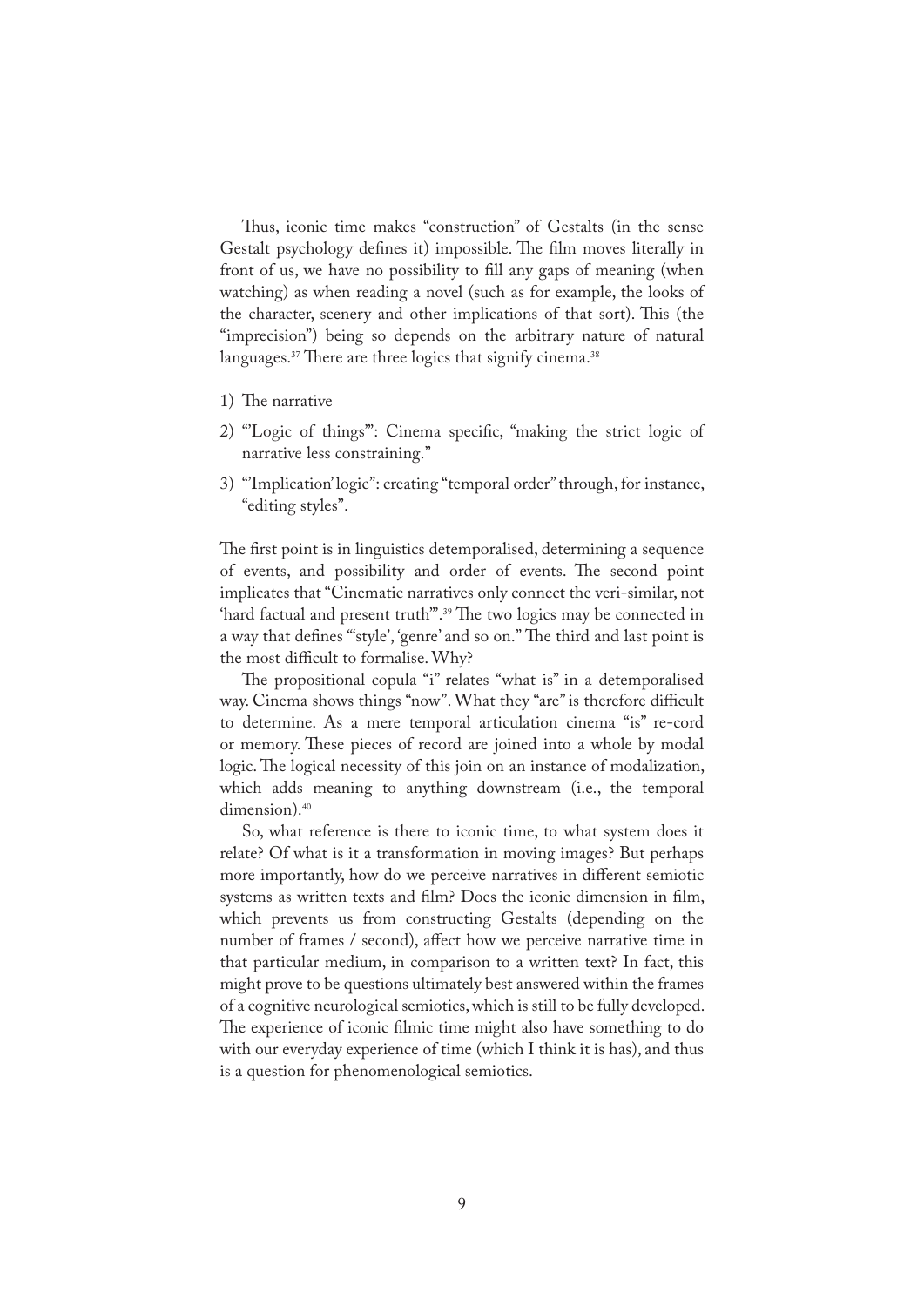## Notes

 Roman Jakobson, "On linguistic aspects of translation", in *On Translation*, Reuben A. Brower (ed.). Cambridge, Mass., : Harvard University Press, 1959.

Jakobson,1959, p. 232.

 W. V. Quine, "Ontological Relativity". In *Ontological Relativity and Other Essays*. The John Dewey Essays in Philosophy. New York: Columbia University Press, 1969.

 John Dewey, "Peirce's theory of linguistic signs, thought, and meaning" *�e Journal of Philosophy*, XLIII (1946), 91.

Jakobson, 1959, p. 233.

Jakobson, 1959, p. 236

 Göran Sonesson,'Det allra nyaste Laokoon. Lessing i ljuset av modern semiotik, in *Konstverk och konstverkan*, Rossholm, Göran, & Sonesson, Göran (eds), 96-128. Stehag & Stockholm: Symposion 2007, p. 5.

Jakobson, 1959, p. 236.

W. V. Quine, 1969.

W. V. Quine, 1969, p. 29.

W. V. Quine, 1969, p. 30.

W. V. Quine, 1969, pp. 30–31.

W. V. Quine, 1969, pp. 48–49.

W. V. Quine, 1969, p. 48.

W. V. Quine, 1969, p. 50.

W. V. Quine, 1969, p. 51.

W. V. Quine, 1969, pp. 57–58.

W. V. Quine, 1969, p. 57.

W. V. Quine, 1969, p. 57.

W. V. Quine, 1969, p. 57.

C.S Peirce, [CP 2.276)], in Ludovic De Cuypere, *Limiting the Iconic*.

Amsterdam/Philadelphia: John Benjamins Publishing Co., 2008.

C.S Peirce, [CP 2.283)], in Ludovic De Cuypere, 2008.

C.S Peirce, [CP 2.292)], in Ludovic De Cuypere, 2008.

 Jordan Zlatev, Felix Ahlner, "Cross-modal iconicity" (in press), p. 14.

 C.S. Peirce [CP 2.228], in Göran Sonesson, 'Lecture 3: From the Critique of the Iconicity Critique to Pictorality'. www. projects.chass. utoronto.ca/ semiotics /cyber/Sonesson3.pdf, p. 13 (entered 2010.10.08).

<sup>26</sup> Göran Sonesson, 'Semiosis beyond signs. On a Two or Three Missing Links on the Way to Human beings' (in press).

Zlatev, Ahlner, (in press), p. 14.

<sup>28</sup> C.S. Peirce, in Sonesson, "Iconicity in the ecology of semiosis". In